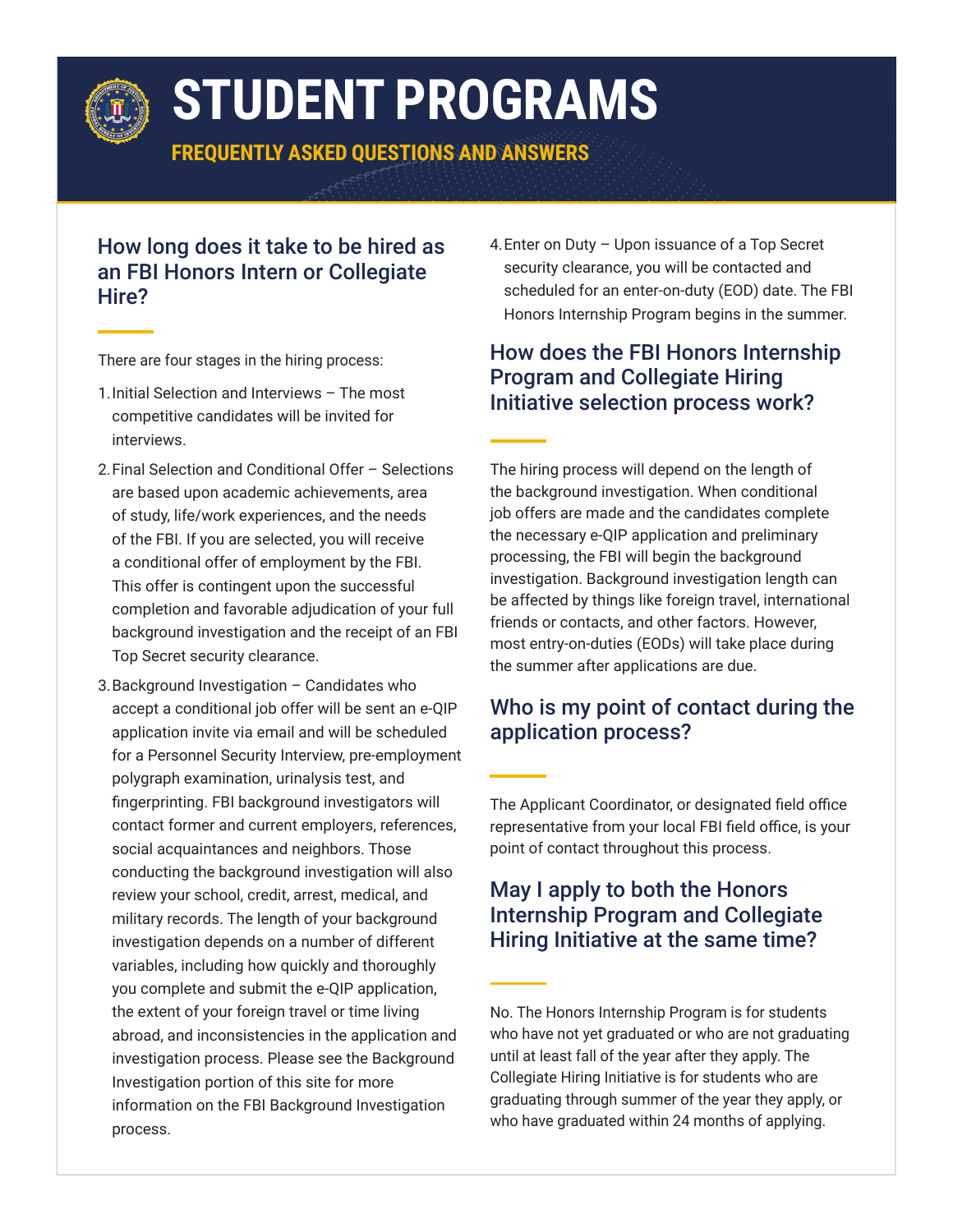For example, a student graduating in summer 2019 may not apply for the Honors Internship Program, but is eligible to apply for the Collegiate Hiring Initiative. Likewise, a student graduating in fall 2019 may apply to the Honors Internship Program, but not to the Collegiate Hiring Initiative.

#### If I have taken illegal drugs in the past, can I still work for the FBI?

You cannot have used marijuana or cannabis in any form (natural or synthetic) and in any location (domestic or foreign) within the one (1) year preceding the date of your application for employment.

You cannot have used any illegal drug, other than marijuana, within the ten (10) years preceding the date of the application for employment.

You will be found unsuitable for employment and automatically disqualified if you deliberately misrepresent your drug history in connection with your application for employment. For a complete list of disqualifying criteria, please see: [FBIJobs.gov/](http://FBIJobs.gov/eligibility) [eligibility](http://FBIJobs.gov/eligibility).

# If I have traveled or lived abroad, will that hinder my receiving a security clearance?

Many of the permanent positions at the FBI are internationally oriented, and experience living or traveling abroad is often viewed as a positive experience. However, there are cases in which national security concerns may arise. Extensive foreign experience may delay the background investigation process if there is difficulty verifying information on the application.

# I am a citizen of another country. May I apply?

You must be a United States citizen to apply. If you are a United States citizen with dual citizenship, you may apply if you are willing to renounce your non-U.S. citizenship. Dual citizens who renounce their non-U.S. citizenship will be required to execute a declaration form.

# My background investigation is taking a long time and the program begins soon. Should I assume that I have been disqualified?

No. You will be notified in writing if you have not been accepted. You may contact the Applicant Coordinator in your processing field office at any time to ascertain your status.

#### Does the FBI furnish housing for Honors Interns or Collegiate Hires?

No. The FBI does not pay for or provide housing or travel expenses. The Collegiate Hiring Initiative is for students who are graduating through summer of the year they apply, or who have graduated within 24 months of applying.

### Can I have roommates who are not FBI employees?

Yes. However, all roommates must undergo a security check. Upon entering on duty, you and your roommates must complete a roommate background data form.